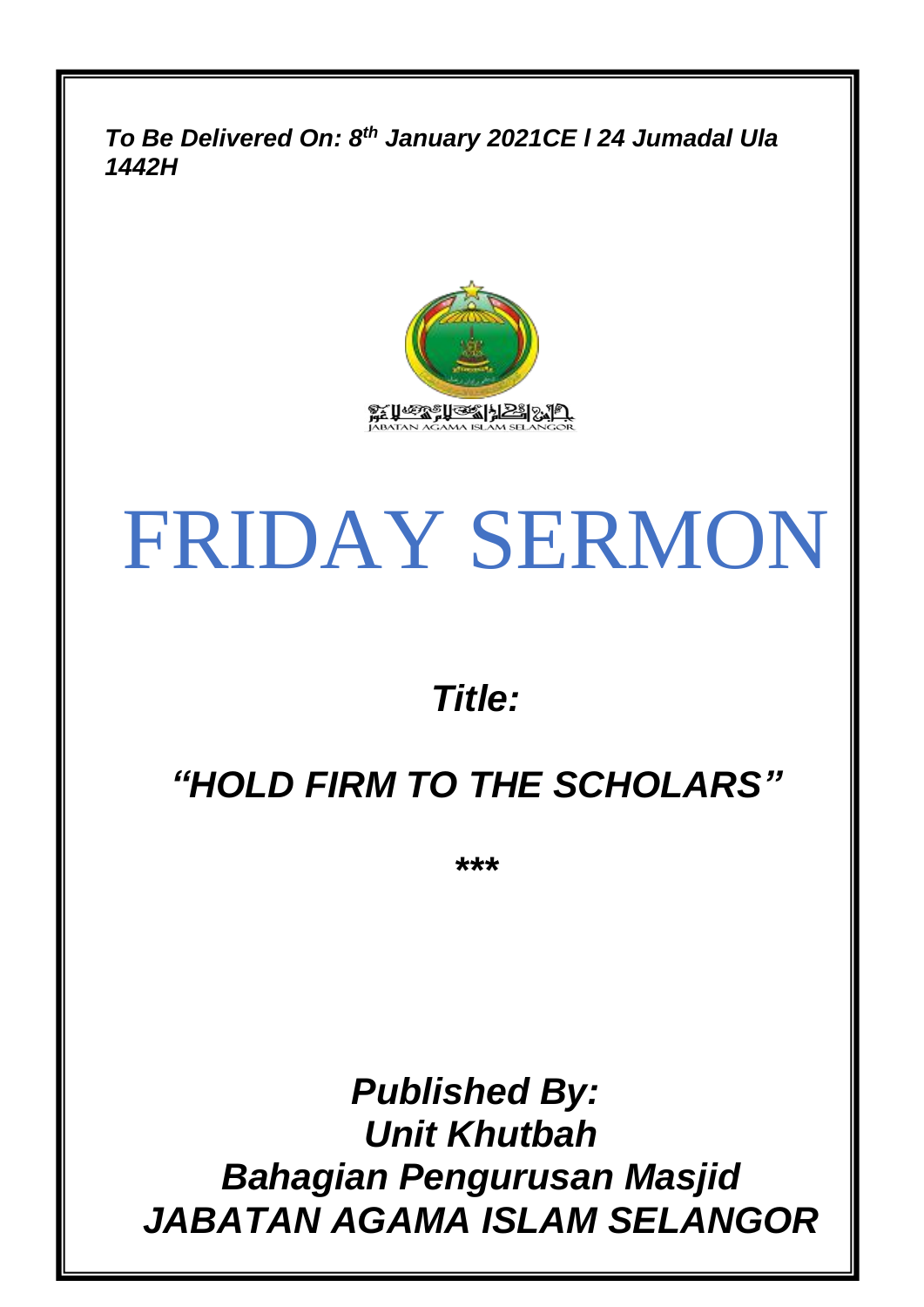

## *"HOLD FIRM TO THE SCHOLARS"*

์<br>ว اَلْحَمْدُ لِلَّهِ الْقَائِلِ : إِنَّمَا يَخْشَى ٱللَّهَ مِنْ عِبَادِهِ ٱلْعُلَمِّؤ  $\overline{\phantom{a}}$  $\frac{1}{2}$ و<br>ا 。<br>C  $\overline{\phantom{a}}$ ش<br>مر  $\frac{1}{2}$ ֦֧֦֧֦֧֦֧֦֧֦֧֦֧֦֧֜֜֜֓֓<br>**֡**  $\overline{a}$  $\frac{1}{2}$ ا قا<br>و َہَرَ<br>∡ ⊬<br>م ر<br>آ ادِهِ العُل و<br>م ہ<br>1  $\overline{a}$ مِنٌ عِبَـ ؚ<br>ٛ ا يَخْشَى ٱللَّهَ  $\frac{1}{2}$ ے<br>م ِ<br>په نَّمَا يَخۡشَى ٱللَّهَ مِنۡ عِبَادِهِ ٱلۡعُلَمۡوُٰاْ ٱ إ ْ ن أ د ه ش أ َل ه ل إ َل إ ه د حْ و َّللا ا ُ َل ا د م حَ م ن أ د ه ش أ و ه ل يكَ ر ش ا<br>پنج و<br>ا َ<br>زار<br>ر ا<br>د ।<br>न ِ<br>ا ۔<br>۔<br>ا ا<br>نج  $\begin{bmatrix} 1 \\ 2 \end{bmatrix}$ ا<br>الج بر<br>▲ ز<br>د  $\tilde{\cdot}$ ्<br>र ً<br>ا ة<br>م )<br>ጎ اتا  $\sum_{i=1}^{n}$  $\frac{1}{\sqrt{2}}$ ्<br>, ۔<br>ڈ र<br>∶  $\tilde{\cdot}$ ر<br>د ب<br>۱  $\overline{\phantom{a}}$  $\frac{1}{2}$ .<br>عَبْدُهُ وَرَسُوْلُهُ. اَللَّهُمَّ صَلِّ وَسَلِّمْ عَلَى سَيِّدِنَا مُحَمَّدٍ وَعَلَى ءَالِهِ ِّ  $\frac{1}{2}$  $\tilde{\cdot}$ لة<br>ح و<br>ر<br>ر نے<br>آ  $\mathbf{r}$ ءِ<br>ھ ر<br>م ់<br>^ و<br>م  $\tilde{\cdot}$  $\tilde{\cdot}$  $\frac{9}{\lambda}$ ♦<br>و ់<br>រ .<br>م َ ِ<br>م ِ<br>تار َ<br>مُ  $\ddot{\phantom{0}}$  $\frac{1}{2}$  $\frac{1}{2}$  $\tilde{\cdot}$ <u>لم</u> َ<br>آ .<br>ح  $\frac{1}{2}$ .<br>وَأَصْحَابِه أَجْمَعِيْنَ.  $\overline{\phantom{a}}$ د<br>ب  $\tilde{\cdot}$  $\ddot{\phantom{0}}$ ់<br>រ  $\frac{1}{\sqrt{2}}$ ر<br>پنج واصحابِ اجْمَعِين.<br>أَمَّا بَعْدُ، فَيَا أَيُّهَا الْمُسْلِمُونَ! اِتَّقُواْ اللَّهَ! أُوْصِيكُمْ وَإِيَّايَ بِتَقْوَى َ  $\frac{1}{2}$ و<br>ا ْ<br>ْ َ<br>ِمَ ا<br>م ر<br>پنج ر<br>پنج  $\tilde{\cdot}$ ֦֧֦֧֦֧<u>֦</u>  $\frac{1}{2}$  $\frac{3}{2}$ ان<br>ا !<br>...  $\tilde{\cdot}$ ر<br>م ֦֧֦֧֦ **ہ**<br>'' ֦֧֦֧֦֧֦֧֦֧֦֧֦֧֦֧֦֧֦֧֦֧֦֧֜֓<br>**֧**  $\frac{9}{4}$ الله  $\ddot{\phantom{0}}$ ›<br>ል مًى المُأْ م<br>ما ُ<br>وُلا<br>• ى: ال ع ت الَ َّللا <sup>ا</sup> ُ .ق ون ق ت ر<br>آ  $\frac{1}{2}$ ئے<br>بہ  $\ddot{\phantom{0}}$ ें  $\frac{1}{2}$ ا<br>من الله ِّ<br>مُ اللّٰهِ فَقَدْ فَازَ الْمُ  $\frac{1}{2}$  $\ddot{\cdot}$ ْ  $\frac{1}{2}$ -<br>: ا  $\frac{1}{4}$ ه و<br>د سَ<br>ڊ ِ<br>بم  $\sqrt{2}$ َ<br>د يَأَيُّهَا ٱلَّذِينَ ِ<br>آ لَّذِينَ ءَامَنُوا  $\ddot{\phantom{0}}$ ُو<br>و  $\frac{1}{2}$ ام  $\tilde{\epsilon}$ ءَامَنُوا اتَّقُوا  $\frac{1}{2}$ ور ِ<br>بہو تَّقُوا ا ِ<br>آھ َللَّهَ حَقَّ تُقَاتِهِ  $\ddot{\phantom{0}}$ ؞ٛ؞ۧ<br>تق و<br>په ِ<br>په قی  $\tilde{\phantom{0}}$ حَقُّ تُقَاتِهِۦ وَلا تَمُوتُنَّ إِلا وَآنتُم و<br>په ِ<br>ج أ  $\frac{1}{\alpha}$ و یہ<br>1 َِل إ ِ<br>پ مُوتَنَّ و<br>په و  $\ddot{\cdot}$ ت ر<br>1 َل ِ<br>م و  $\ddot{\cdot}$ مُّسۡلِمُونَ<sup>2</sup> و<br>م  $\ddot{\phantom{0}}$ س و<br>مم

#### **Dear blessed Muslims,**

Let us altogether strive to increase our *taqwa* of Allah *Subhaanahu Wa Ta'aala* by performing all of His Commands and avoiding all of His prohibitions. With firm *imaan* (faith), may we attain the pleasure of Allah *Subhaanahu Wa Ta'aala*, hence becoming His successful slaves in this world and the Hereafter.

On this noble day, I will discuss upon a *khutbah* titled *"HOLD FIRM TO THE SCHOLARS."*

#### **Respected audience,**

The Islamic teachings brought by Rasulullah صلى الله عليه وسلم is based upon divine revelation from Allah *Subhaanahu Wa Ta'aala*. After Rasulullah's death, the noble work of *da'wah* (calling to Islam) was continued by the Companions, the *taabi'een* (successors of the Companions), the *taabi' at-taabi'een*

<sup>&</sup>lt;sup>1</sup> Faatir 35:28.

<sup>2</sup> Aal-'Imraan 3:102.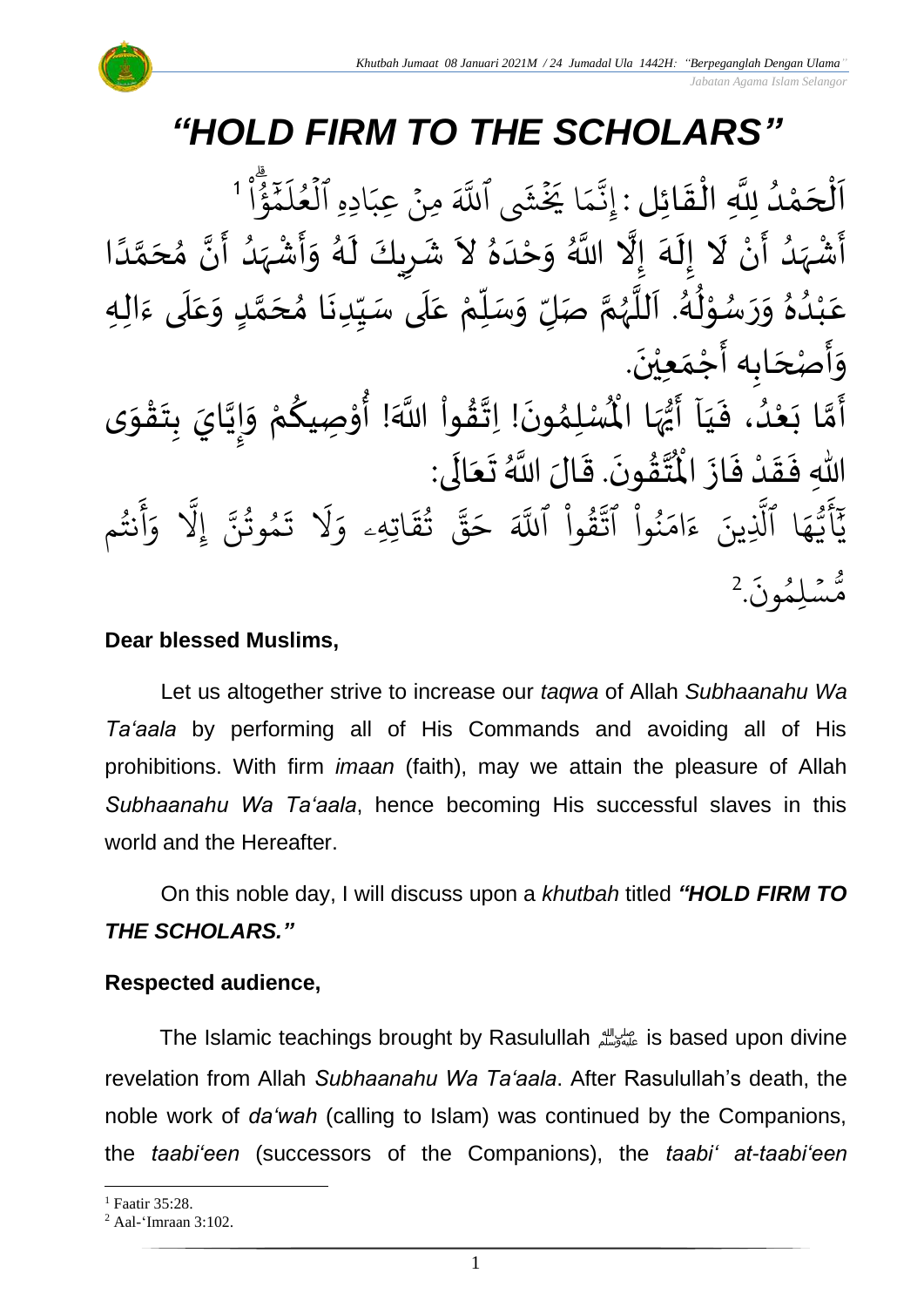

(successors of the *taabi'een*), and then the scholars after them. They explored the entire world to ensure that the *ni'mah* (bounty) of *imaan* and Islam are enjoyed by all mankind.

However, now the general public including a handful of Muslims are brazen in disputing the role of the *'ulamaa'* (scholars). Moreover, they even stooped low to insult and belittle the dignity of the scholars. They even rejected the scholarly interpretation by erudite classical scholars. For them, it is sufficient with the intellect (*'aql*) alone, and that it is an individual's right to interpret al-Qur'an himself.

Not stopping there, they stated that the role of scholars does not exist in Islam. Furthermore, proponents of the anti-*hadeeth* sect had stated that the very concept of *'ulamaa'* was taken from Hinduism and Christianity.

#### **Dear noble audience,**

Who is actually deemed as an *'ulamaa'*? What are the characteristics for the one considered as *'ulamaa'*? According to *Kamus Dewan* (reputed Malay dictionary), *'ulamaa'* means a person who is *ahli* (an expert) in Islamic sciences. The expertise of a particular scholar is acknowledged by other scholars of equivalent status or higher level in knowledge.

Rasulullah صلى الله عليه وسلم also had explained on who is to be deemed as *'ulamaa'*. As mentioned in the *hadeeth* of Abu ad-Dardaa' *radiyAllaahu 'anh*, Rasulullahصلى الله عليه وسلمstated:

ِ<br>پنج َنْبِيَاءَ لَمْ يُوَرِّثُوا دِينَارًا وَلَا  $\tilde{\cdot}$  $\frac{1}{2}$  $\ddot{\phantom{0}}$ ُ<br>័ ر<br>ڊ ِ<br>ٌ  $\frac{1}{2}$ ُ<br>≀ ْ  $\tilde{\mathbf{r}}$  $\frac{1}{2}$ َ <u>ل</u><br>: ْزِ<br>\* َ <u>۽</u><br>ح نُبِيَاءِ، إِنَّ الْأَ لة<br>• َ <u>)</u> ْ ة<br>م ع إِنَّ الْعُلَمَاءَ وَرَثَةُ الْأَ و<br>په  $\frac{1}{2}$  $\frac{1}{2}$  $\frac{1}{2}$  $\frac{1}{2}$  $\frac{1}{2}$  $\frac{1}{1}$  $\frac{1}{2}$ ֦֧֦֧֦֧֦֧֦֧֦֧֦֧֦֧֜֜֜֓֓<br>**֡** ت<br>• <u>ر</u> دِرْهَمَّا، إِنَّمَا وَرَّثُوا الْعِلْمَ، فَمَنْ أَخَذَ بِهِ فَقَدْ أَخَذَ بِحَظٍّ وَافِرٍ  $\tilde{\cdot}$ ;;<br>∪^ َ  $\frac{1}{2}$  $\ddot{\cdot}$ ا<br>:<br>: **ٔ**  $\frac{1}{2}$  $\ddot{\cdot}$  $\ddot{\cdot}$ .<br>•<br>• ِر<br>پ ْ  $\frac{1}{2}$ ،<br>باد  $\overline{a}$ ់<br>ព្ ِّ<br>ا َ<br>مو اتا<br>پ  $\frac{1}{2}$  $\frac{1}{2}$ ن<br>•<br>•  $\frac{1}{2}$ م<br>م  $\overline{a}$ ْ *"Indeed the scholars are the heirs of the Prophets, and the Prophets do not leave behind Dinar or Dirham. The only legacy of the*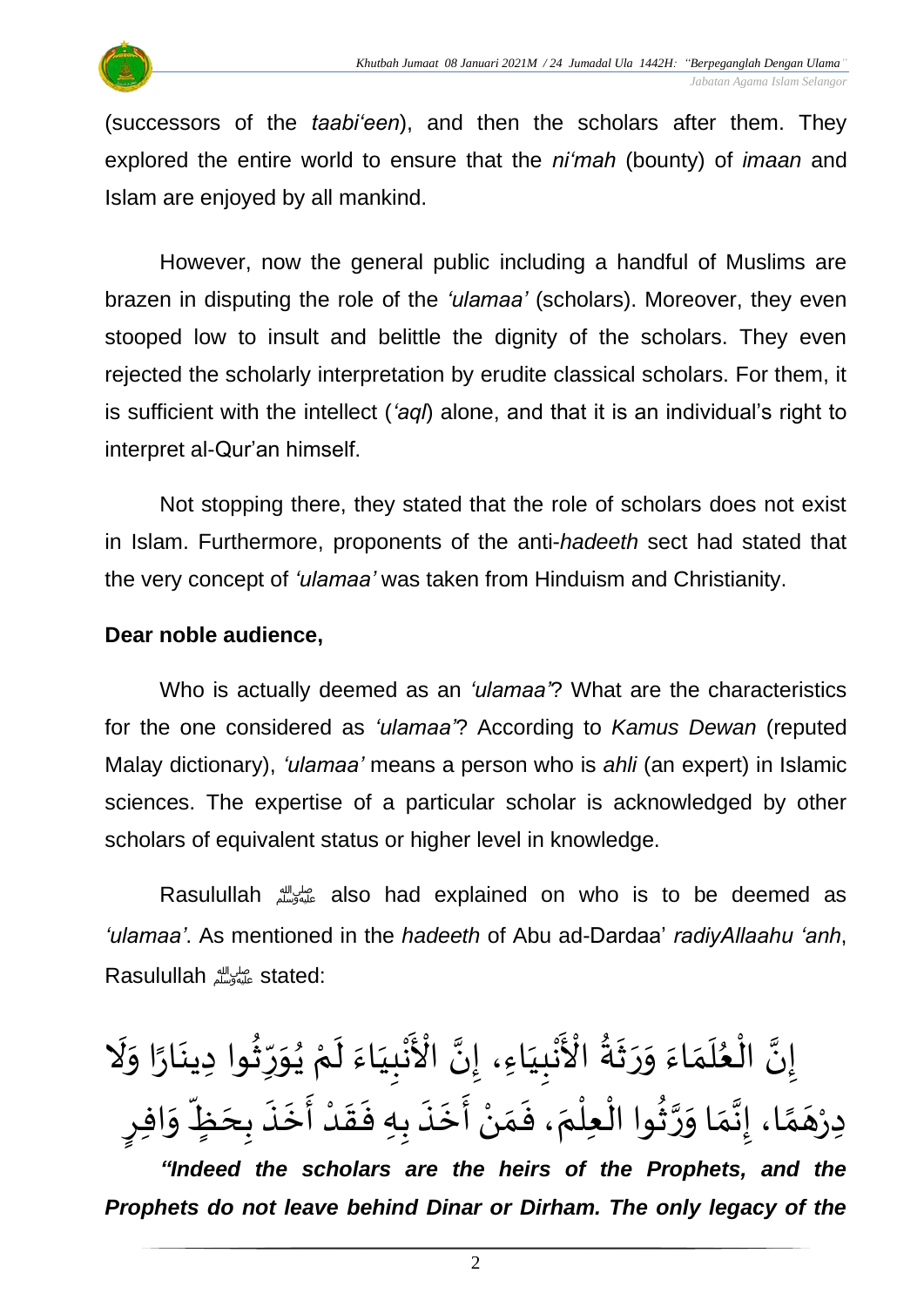

*(at-Tirmidhi)*

Based on this *hadeeth*, it clearly indicates that the word *'ulamaa'* was explicitly mentioned by the Prophet صلى الله عليه وسلم. This proves the existence of scholars and they do have roles in Islam, not cooked up and duplicated from other religions.

Indeed, one who is deemed as an *'ulamaa'* is a person who has mastered various sciences within Islam such as *tawheed*, *tafseer*, *hadeeth*, *fiqh*, *tasawwuf*, and others. For example, the four *imaams* of the *madhaahib* (schools of thought), namely al-Imaam Abu Haneefah, al-Imaam Maalik, al-Imaam Ahmad bin Hanbal, and al-Imaam ash-Shaafi'i, including al-Imaam Abu Hasan al-Ash'ari and al-Imaam al-Ghazzaali whom were prominent scholars.

They were true scholars who feared Allah *Subhaanahu Wa Ta'aala*.

Allah *Subhaanahu Wa Ta'aala* mentions in verse 28 of soorah Faatir that was recited in the beginning of the *khutbah*:

> $\overline{a}$  $\frac{1}{2}$ ا قا<br>و ۇ َہِ<br>م بز<br>حم ر<br>آ ادِهِ العُل و<br>م ہ<br>1  $\overline{a}$ مِنٌ عِبَ ؚ<br>ٛ ا يَخْشَى ٱللَّهَ  $\frac{1}{2}$ ر<br>م ِ<br>په ِن إ

#### . *"…Only those fear Allah, from among His servants, who have knowledge…"*

An *'ulamaa'* is measured based on his knowledge and his level of *taqwa*. His knowledge is based on the primary sources in Islam, which are al-Qur'an, *as-Sunnah*, *ijmaa'* (consensus), and *qiyaas* (deductive analogy). A learned scholar will not speak purely based on his desire, intellect, and emotions.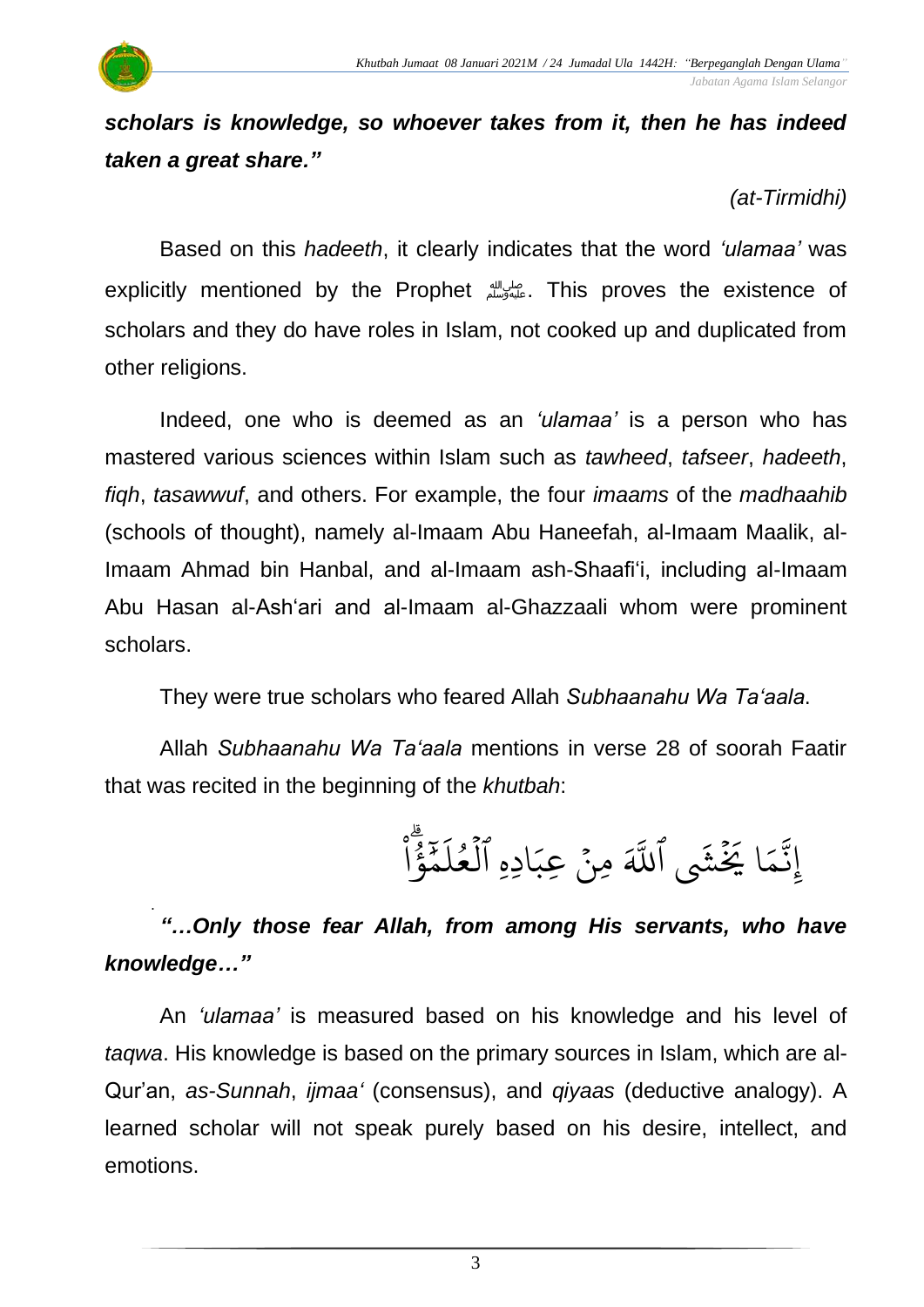

#### **Dearest audience,**

In Islam, the *'ulamaa'* has a lofty status for the responsibility that they shoulder is enormous. Their very task was inherited from the prophets. They are burdened with the duty of explaining what is good and bad, what is truth and falsehood. Everything conveyed must be based on the teachings of al-Qur'an and *as-Sunnah*.

Islam teaches its adherents to respect and observe proper *adab* (etiquette) when interacting with the scholars. The *'ulamaa'* are respected and revered not because of their holiness and infallibility (*ma'soom*), but due to their level of knowledge. Among the *adab* that must be observed are:

1. Accepting their advice and criticism in matters of obedience.

2. Accompanying the scholars so as to increase one's knowledge and attaining *barakah* (blessings).

3. Avoid the attitude of being argumentative, disputing, or opposing the *'ulamaa'*.

4. Avoid from uttering words that are offensive.

5. To speak well and rebuke with wisdom.

#### **Dear blessed Muslims,**

It must be realized that knowledge originates from Allah *Subhaanahu Wa Ta'aala*. It will be conveyed to His sincere slaves. Allah *Subhaanahu Wa Ta'aala* will take back the knowledge that was lent to His slaves through the death of the scholars. In the end, mankind will take as their reference the ignorant ones, leading them to misguidance. Rasulullah  $\frac{1}{20}$  had mentioned such matter that will be taking place, as in the narration of 'Abdullah bin 'Amr *radiyAllaahu 'anhuma*, where he  $\ddot{a}$  said: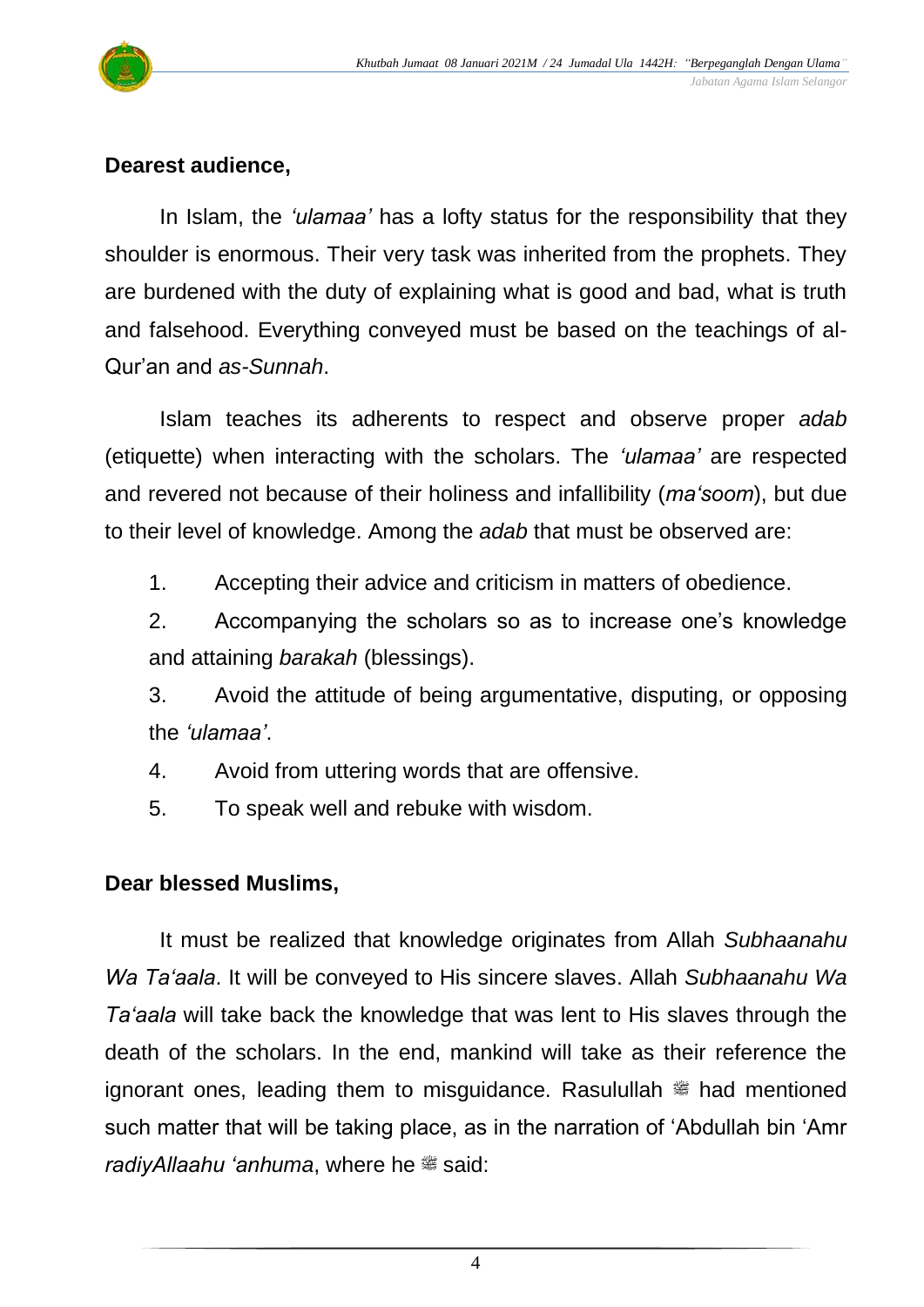

ْ إِنَّ اللَّهَ لَا يَقْبِضُ الْعِلْمَ انْتِزَاعًا يَنْتَزِعُهُ مِنَ الْعِبَادِ، وَلَكِنْ  $\tilde{\cdot}$  $\tilde{\cdot}$  $\frac{1}{1}$ ֦֧֦֦֧֦֧֝֝<u>֦</u>  $\ddot{\phantom{0}}$ و<br>گ ر<br>م  $\ddot{\phantom{0}}$ بة<br>أ ْ  $\ddot{\phantom{0}}$ ً<br>م  $\ddot{\phantom{0}}$ ة<br>م ْ ्<br>< ់<br>( ֦֧֦֧֦֧֦֧֦֧֦֧֦֧֜֜֜֜֓֓<br>֧֝֜֜֜֜֜֜֜֜֜֜֜֜֜֞֟  $\ddot{\cdot}$ ֦֧֦֧֦֧֦֧<u>֦</u>  $\frac{1}{2}$  $\tilde{\mathbf{r}}$ ت<br>• ֦֧֦֧֦֧<br>֧ يَقْبِضُ الْعِلْمَ بِقَبْضِ الْعُلَمَاءِ، حَتَّى إِذَا لَمْ يُبْقِ عَالِمًا اتَّخَذَ ْ  $\frac{1}{2}$  $\frac{1}{2}$ ់<br>( ّ<br>أ  $\ddot{\cdot}$ ់<br>ស្  $\ddot{\ }$  $\ddot{\cdot}$ ا<br>-<br>• ا<br>تابع<br>: .<br>م  $\ddot{\phantom{0}}$ .<br>م ْ ُ<br>ُ ْ  $\tilde{\mathbf{r}}$  $\tilde{\cdot}$ ن<br>\*  $\overline{\phantom{a}}$ ์ $\frac{1}{2}$  $\frac{1}{1}$  $\frac{1}{2}$ ِ<br>النَّاسُ رُءُوسًا جُهَّالًا، فَسُئِلُوا فَأَفْتَوْا بِغَيْرِ عِلْمٍ فَضَلُّوا ُّ  $\ddot{\cdot}$ ់<br>( ់<br>ព ي ا<br>-<br>• י<br>י  $\frac{1}{2}$ ֦֧֦֦֧֝<u>֦</u> ا<br>-<br>- $\frac{1}{2}$ بز<br>و ر<br>ر  $\frac{1}{2}$ ب<br>أ ة<br>ا ٍ<br>ٌ ً<br>بر<br>را  $\frac{2}{1}$  $\frac{1}{\sqrt{2}}$ و<br>و ا<br>په وا ر<br>وُ اً ضَ  $\frac{1}{2}$ م<br>أ  $\frac{1}{2}$ وَاْ

*"Verily, Allah does not take away the knowledge by taking it away from the people, but takes it away by the death of the religious learned men till when none of them remains, people will take as their leaders ignorant persons who when consulted will give their verdict without knowledge. So they will go astray and will lead the people astray."*

*(al-Bukhaari)*

#### **Blessed Muslims,**

To end the *khutbah* today, I would like to remind all of us to derive lessons from the following matters:

1. The Muslim *ummah* must have certainty that accompanying and honoring the scholars will increase their *imaan* in Allah *Subhaanahu Wa Ta'aala*.

2. The Muslim *ummah* must seek knowledge through a teacher, by studying with distinguished scholars.

3. It is *waajib* (obligatory) upon the Muslim *ummah* to observe proper *adab* when interacting with the scholars.

5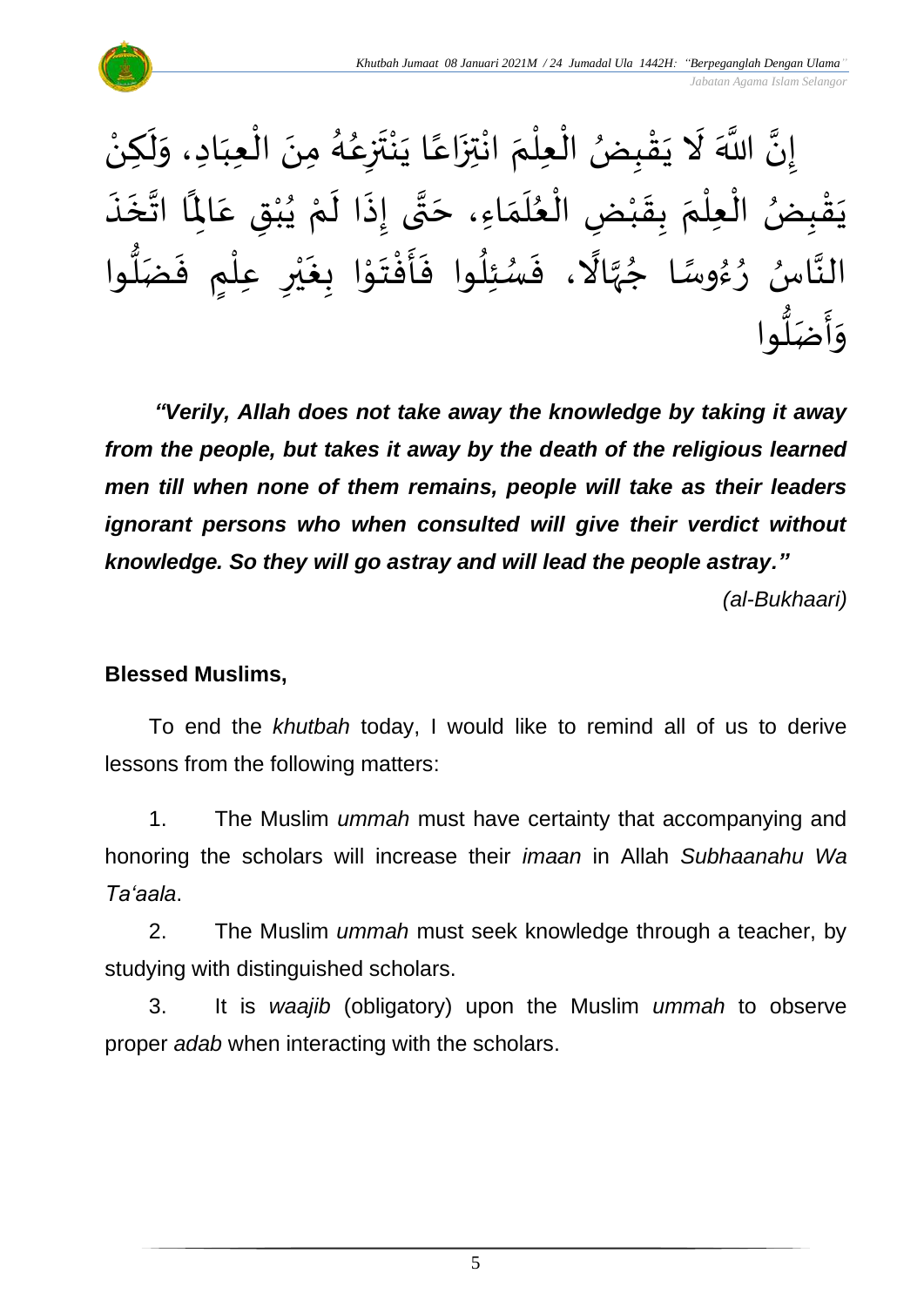*Jabatan Agama Islam Selangor*



*"And whoever opposes the Messenger after guidance has become clear to him and follows other than the way of the believers - We will give him what he has taken and drive him into Hell, and evil it is as a destination."*

*(an-Nisaa' 4:115)*

ْ بَارَكَ اللّهُ ۖ لِيْ وَلَكُمْ فِي الْقُرْآنِ الْعَظِيْمِ، وَنَفَعَنِيْ وَإِيَّاكُمْ بِمَا  $\overline{\phantom{a}}$  $\ddot{\cdot}$  $\ddot{\phantom{0}}$  $\frac{1}{2}$ ំ<br>រ َ ֦֧֦֦֦֦֦֦֦֧֦֧֦֧֦֧֦֧֦֧֦֧֦֧֦֧֦֧֦֧֪֧֝֝֝֟֓֟֓֟֓֟֓֟֓֟֓֟֓֟֓֟֓֟֓֟֓֟֓֟֓֟֓֟֩֕֟֓֟֓֟֩֕֟֓֟֓֟֓֟֓֟֓֟֓֟֓֟֓֟֓֟֓֟֓֟֩֩֓֝֟֟֓֟֩֓֝֟֝֟ ْ  $\frac{9}{4}$ ֦֧֦֧֦֧֦֧֦֧֦֧֦֧֜֜֜֜֜֓֓<br>֧֝֜֜֜֜֜֜֜֜֜֜֜֜֜֞֟ ْ <u>ہ</u>  $\tilde{\mathbf{r}}$  $\frac{1}{2}$ ْ  $\frac{1}{2}$  $\ddot{\phantom{0}}$  $\frac{1}{2}$ ْ <u>ل</u> اتا<br>م  $\frac{1}{2}$  $\tilde{\cdot}$ ।<br>दे .<br>فِيْهِ مِنَ الآيَاتِ وَالنِّكْرِ الْحَكِيْمِ وَتَقَبَّلَ مِنِّيْ وَمِنْكُمْ تِلَاوَتَهُ، إِنَّهُ اسمبر<br>اب  $\frac{1}{2}$ —<br>}<br>1  $\ddot{\phantom{0}}$ ن<br>اس ْ ر<br>م ْ ∕<br>^ ْ ְ<br>ֳ<br>∙  $\sum$ ا<br>ما  $\frac{1}{2}$  $\ddot{\phantom{0}}$ ا<br>د ٝ<br>ؙ  $\overline{\phantom{a}}$ ۔<br>ا  $\sum$ ا<br>م ِ<br>پہ  $\frac{1}{2}$ ِ<br>پُ  $\frac{1}{2}$ ْ . <sub>ይ</sub> هُوَ السَّمِيْعُ الْعَلِيْمُ `<br>°  $\frac{1}{2}$ ا<br>أ .<br>وُ ْ سه<br>تا  $\frac{1}{2}$  $\frac{1}{2}$  $\overline{\phantom{a}}$  ر آئ سَ ل و م ك ل و ي م ظي ع ال هللاَ فر غ ت سْ أ ا و ذ ه ي و ق ولُ ق أ  $\tilde{\cdot}$ ْ <u>ل</u>و  $\tilde{\mathbf{r}}$  $\tilde{\cdot}$ ْ إ  $\frac{1}{2}$ ْ  $\overline{\phantom{a}}$ ْ ∫<br>∕ ِ<br>وف  $\ddot{\phantom{0}}$  $\frac{1}{2}$  $\tilde{\cdot}$ ֝׀<br>֧֪֪֪֪֪֪֪֪֓֝֝֝֝֝֝֟ َ ْ إ ֦֦֝<br>֝**֝**  $\frac{1}{2}$  $\frac{9}{2}$ ا<br>پن ֦֧֦֧֦ وي هدا واستعفر الا<br>لْمُسْلِمَاتِ، فَاسْتَغْفِرُوْ  $\frac{1}{2}$ ا<br>:<br>:  $\ddot{\ }$  $\frac{1}{2}$  $\frac{1}{2}$ اقون قو<br>لْمُنْلِمِيْنَ وَالْمُ  $\frac{1}{2}$ ़<br>; ْ الْمُسْلِمِيْنَ وَالْمُسْلِمَاتِ، فَاسْتَغْفِرُوْهُ إِنَّهُ هُوَ الْغَفُوْرُ الرَّحِيْمُ. ُ ر<br>د ا<br>تار ۔<br>م י<br>י ِ<br>په  $\ge$ ا<br>ف ์ $\overline{\phantom{a}}$  $\frac{1}{2}$ —<br>ر<br>ا ا<br>تار<br>•  $\frac{1}{2}$  $\frac{1}{2}$ 

## **THE SECOND** *KHUTBAH*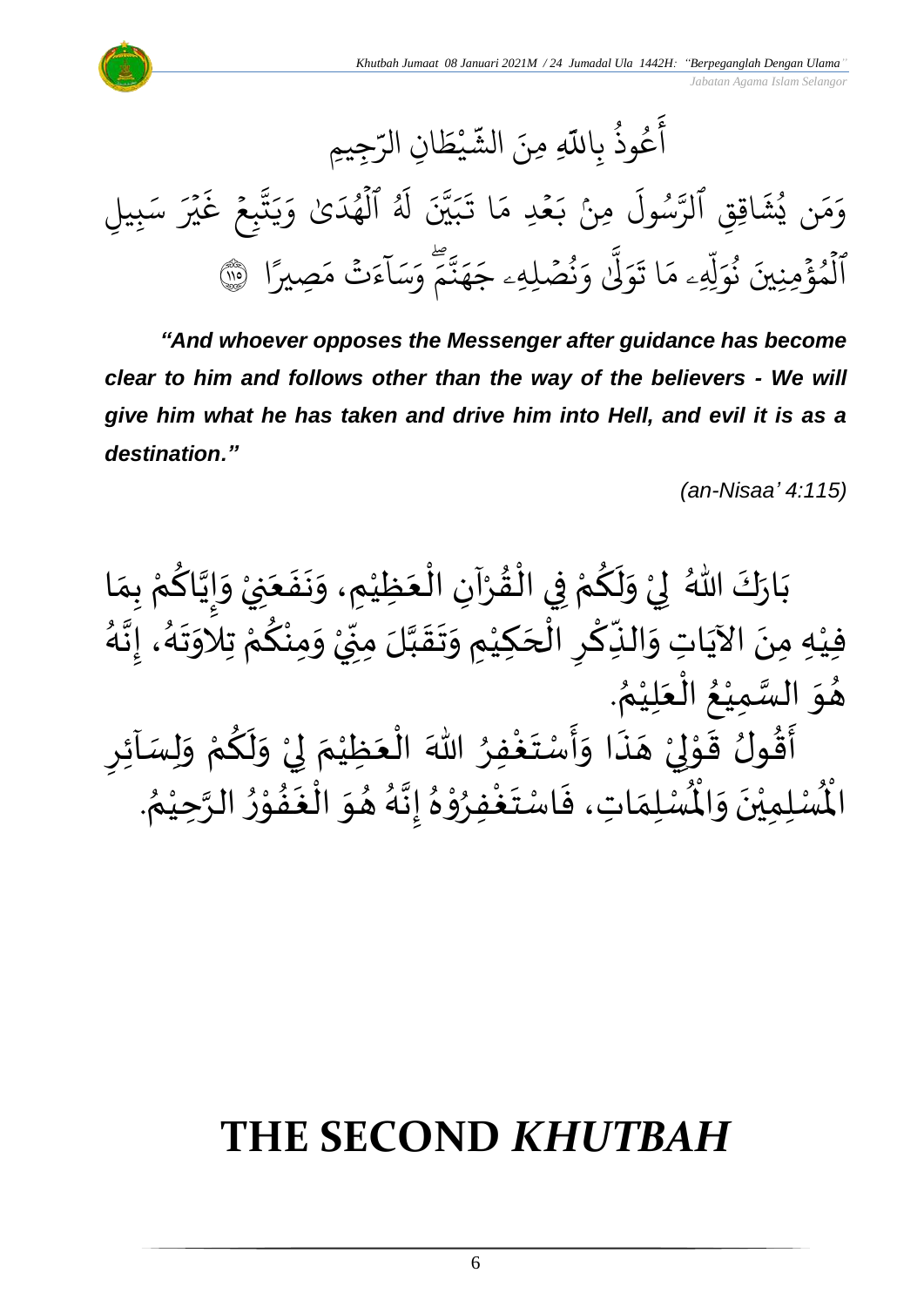لْمُسْلِمِيْنَ، وَرَزَقَنَا مِنَ الطَّيِّبَاتِ  $\frac{1}{2}$  $\frac{1}{2}$ ِّس ا<br>ا  $\ddot{\phantom{0}}$  $\ddot{\phantom{0}}$  $\ddot{\phantom{0}}$  $\ddot{\cdot}$  $\frac{1}{2}$  $\frac{1}{2}$  $\ddot{\phantom{0}}$ ْ اَلْحَمْدُلِلَّهِ الَّذِيْ جَعَلَنَا مِنَ الْمُسْلِمِيْنَ، وَرَزَقَنَا مِنَ الطَّيِّبَاتِ.  $\ddot{\phantom{0}}$  $\ddot{\phantom{0}}$  $\overline{\mathbf{a}}$ َ  $\overline{\phantom{a}}$ ا<br>ا ا<br>په و<br>و ់<br>?  $\overline{\phantom{a}}$ ْ  $\overline{\phantom{a}}$ ا<br>الم أَشْهَدُ أَنْ لَّا إِلَهَ إِلاَّ اللّهُ وَحْدَهُ لاَ شَرِيْكَ لَهُ، وَأَشْهَدُ أَنَّ مُحَمَّدًا ْ  $\tilde{\mathbf{z}}$ و<br>ا ً<br>زلا ْ ِ<br>پنج و<br>گ اتا ં<br>ત  $\tilde{\cdot}$  $\frac{1}{2}$  $\tilde{\phantom{0}}$  $\frac{1}{2}$ َ  $\frac{1}{2}$ ً<br>أ ن<br>م َ  $\frac{1}{2}$ ن<br>• ا<br>ج <br>ا  $\frac{1}{2}$ ْ  $\frac{1}{2}$  $\tilde{\cdot}$ و<br>گ  $\tilde{\mathbf{r}}$ ْ  $\overline{\phantom{a}}$  $\frac{1}{2}$ عَبْدُهُ وَرَسُوْلُهُ. اَللَّهُمَّ صَلِّ وَسَلِّمْ وَبَارِكْ عَلَى سَيِّدِنَا مُحَمَّدٍ <u>لم</u> ل<br>م  $\overline{\phantom{a}}$  $\frac{1}{2}$  $\ddot{\phantom{0}}$ ِّ  $\frac{1}{2}$ ے<br>آ ِ<br>م ْ  $\ddot{\phantom{0}}$ ์ $\frac{1}{2}$ ْ  $\frac{1}{\sqrt{2}}$  $\overline{r}$  $\frac{1}{2}$ ن<br>م ر<br>ر<br>ر ا<br>ا  $\ddot{\phantom{0}}$ و<br>گ  $\frac{1}{2}$ ּ<br>י و<br>ر  $\frac{1}{2}$  $\frac{1}{2}$  $\frac{2}{\lambda}$ .<br>و ْ .<br>م وَعَلَى آلِهِ وَصَحْبِهِ وَمَنْ تَبِعَهُمْ بِإِحْسَانٍ إِلَى يَوْمِ الدِّيْنِ. أَمَّا  $\overline{\mathbf{1}}$ .<br>م  $\tilde{\cdot}$ ن<br>م َ ر ٝ<br>ؙ ِّ  $\ddot{\phantom{0}}$ י<br>י  $\ddot{\phantom{0}}$  $\ddot{\phantom{0}}$ ل  $\frac{1}{2}$ <u>ل</u> ֦֧֦֧<u>֦</u> <u>د</u><br>-ْ ر<br>ر<br>ر  $\frac{1}{2}$  $\ddot{\phantom{0}}$ ំ<br>•  $\frac{1}{2}$  $\frac{1}{2}$ ֦֧<u>֦</u> ر<br>ا وا ق هللا، ات اد عب ا ي ، ف د ع ى هللا ب و ق ت ب ايَ ي إ و م و صيك ، أ َّللا اَ  $\frac{9}{4}$ ا<br>مذا  $\ddot{\phantom{0}}$ َ َ  $\frac{1}{2}$ و<br>و ំ<br>រ  $\ddot{\ }$  $\frac{1}{2}$ ֦֧֦֧֦֧֝<u>֦</u>  $\ddot{\phantom{0}}$  $\frac{1}{2}$ ن<br>•<br>• !<br>-<br>- $\frac{1}{2}$ ْ **∕**<br>م ُ<br>وُ .  $\ddot{\phantom{0}}$ تَقَوْنَ ֦֧֦֝<br>**֧**  $\frac{9}{4}$ ا<br>استقطا<br>جو ر<br>مو فَقَدْ فَازَ الْمُ  $\ddot{\cdot}$  $\ddot{\cdot}$ **ٔ**  $\frac{1}{2}$  $\frac{1}{2}$ وَقَالَ اللّٰهُ تَعَالَى : إِنَّ  $\ddot{\phantom{0}}$  $\frac{1}{2}$  $\frac{1}{2}$  $\frac{1}{2}$  $\frac{1}{2}$ نّ ا إ ِ<br>آک للَّهَ وَمَلْيِكْتَهُ و<br>لم  $\ddot{\phantom{0}}$ ت ر<br>م چکے<br>غ ِ<br>آ  $\mu$  $\frac{1}{2}$ بر<br>م  $\frac{1}{c}$ وَمَلَٰٓيٍكَتَهُۥ يُصَلُّونَ عَلَى ون و<br>ا يُصَلُّونَ عَلَى ٱلنَّبِيِّ و<br>د ِ ي لنَّبِّيّ يَاْيُّهَا ِ<br>م ه و<br>د سَ<br>ڊ ِ<br>بِم  $\overline{\mathcal{L}}$ ِ<br>د يَأَيُّهَا ٱلَّذِينَ یہ<br>۱ َّل ا  $\frac{2}{3}$ ن<br>سليمًا  $\ddot{\phantom{0}}$  $\ddot{\cdot}$ ت  $\ddot{\cdot}$ وا ِم و ء<br>آ ل ِ<br>په بر<br>سد  $\frac{1}{c}$ يُهِ وَ, ہ<br>م ۔<br>آ  $\uplambda$ ِ<br>م ع وا  $\ddot{\cdot}$ و<br>ا م<br>نُواْ صَلَّا  $\ddot{\cdot}$ ر<br>و  $\frac{1}{2}$ ءَامَنُواْ صَلُّواْ عَلَيْهِ وَسَلِّمُواْ تَسۡلِيمًا ۞

#### **Respected audience,**

Let us unite upon the basis of authentic Islamic *'aqeedah* that is certain and solidified. Let us unite upon any situations, firmly united facing any circumstances and enemy's threat, whether hidden or apparent. The unity of the Muslim *ummah* is the foundational strength towards the nurturing of *Khayra Ummah* (the best nation). Muslims are entitled to have differing views, what more in worldly matters, but the Muslim *ummah* must continue to unite in *fikrah* (thoughts) and understanding according to the guidelines of the *kalimah* (phrase) **لا إله إلا الله عليه: affirmative principles within al-Qur'an and** *al-Hadeeth,* as well as sound Islamic brotherhood principles.

In our effort to break the chain of Covid-19, it necessitates every Masjid attendee to remain disciplined and that it is *waajib* (obligatory) to abide by the Standard Operating Procedure (SOP) that has been outlined by JAIS (Selangor Islamic Religious Department), specifically in performing the *wudoo'* (ablution) at home, bringing one's own prayer mat, wearing the face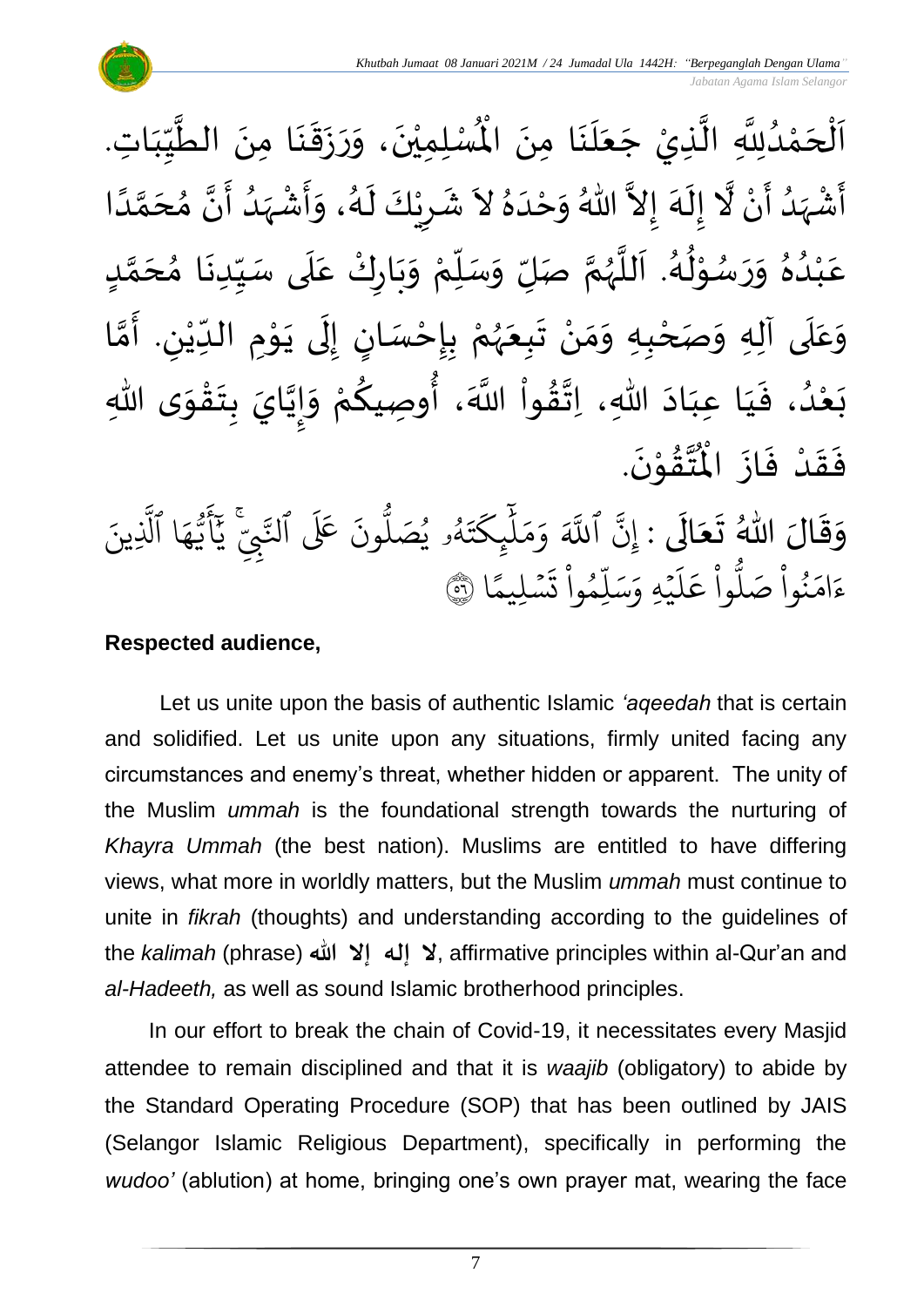

 *Jabatan Agama Islam Selangor*

mask while at the Masjid and *Surau*, and practicing social distancing. Those that are unhealthy or unwell are prohibited from performing *salaah* in the Masjid and *Surau*.

ر<br>ؤمن ់<br>: ُْ ِ<br>لْمُسْلِمَاتِ وَالْمُ  $\frac{1}{2}$  $\frac{1}{2}$ اَللَّهُمَّ اغْفِرْ لِلْمُسْلِمِيْنَ وَالْمُسْلِمَاتِ وَالْمُؤْمِنِيْنَ وَالْمُؤْمِنَاتِ  $\frac{1}{2}$  $\ddot{\phantom{0}}$ ់<br>រ ›<br>ለ ٝ<br>ا ِ<br>د ا<br>م و<br>ر ا<br>آ ً<br>آ  $\ddot{\phantom{0}}$ ់<br>:  $\mathbf{r}^{\circ}$ يْنَ وَالْمُؤْمِنَاتِ الأَحْيَاءِ  $\frac{1}{2}$  $\ddot{\phantom{0}}$ ់<br>ព  $\frac{1}{1}$ ْ لا<br>تح ់<br>រ مِنْهُمْ وَالأَمْوَات، إِنَّكَ سَمِيْعٌ قَرِيْبٌ مُجِيْبُ الدَّعَوَاتِ وَيَا قَاضِيَ بو<br>زر ْ  $\frac{1}{2}$ י<br>י -<br>چ  $\frac{1}{2}$  $\frac{1}{2}$  $\ddot{\mathbf{r}}$  $\ddot{\phantom{0}}$  $\frac{1}{2}$  $\frac{1}{2}$ ِ<br>م ان<br>ا ُ ْ )<br>ጎ ه<br>د ا ي ر ق  $\sum$ ر<br>پن  $\frac{1}{2}$ ، إِنَّكَ سَمِيْعٌ ْ لة<br>\*  $\frac{1}{2}$ الْحَاجَاتِ. اَللَّهُمَّ إِنَّا نَسْأَلُكَ وَنَتَوَسَّلُ إِلَيْكَ بِنَبِيِّكَ الأَمِيْنِ، ْ َ<br>ج ِ<br>∪<br>∫  $\frac{1}{2}$ <u>ل</u><br>:  $\ddot{\phantom{0}}$ <u>ر</u><br>-֦֦֝֝֝<br>֧֝֝֝֝**֟**  $\tilde{\mathbf{r}}$  $\frac{1}{2}$ ان<br>سا  $\frac{1}{2}$  $\ddot{\phantom{0}}$  $\ddot{\phantom{0}}$  $\tilde{\cdot}$  $\ddot{\ddot{\cdot}}$  $\frac{1}{2}$  $\ddot{\phantom{0}}$ ن<br>•<br>•  $\frac{1}{2}$ انا<br>م و<br>ر ا<br>آ ۔<br>آ  $\overline{\phantom{a}}$ ْ<br>ا **زا** وَنَسْأَلُكَ بِأَسْمَاَئِكَ الْحُسْنَى، وَصِفَاتِكَ الْعُظْمَى، أَنْ تَحْفَظَ  $\ddot{\phantom{0}}$  $\frac{1}{2}$  $\ddot{\phantom{0}}$ ٍ<br>ِ ֦֧֦֧֦֧֦֧֦֧֦֧֦֧֦֧֜֜֓֓֓֟֓֟֓֟֓<br>**֡**  $\frac{1}{\lambda}$  $\sum_{i=1}^{n}$ <u>ر</u><br>: ۔<br>ا  $\frac{1}{2}$  $\ddot{\phantom{0}}$  $\frac{1}{2}$  $\mathbf{r}$  $\ddot{\cdot}$  $\ddot{\phantom{0}}$ ْ  $\frac{1}{2}$ َ ֦֧֦֧֦֧֦֧֦֧֦֧֦֧֦֧֦֧֦֧֦֧֟֓֓֓֓<br>**֧** }<br>• ֦֧֦֧֦֧֦֧<br>֧֩֩  $\ddot{\cdot}$ بِعَيْنِ عِنَايَتِكَ الرَّبَّانِيَّةِ، وَبِحِفْظِ وِقَايَتِكَ الصَّمَدَانِيَّةِ، جَلاَلَةَ ِ<br>ا  $\sim$ ان<br>ا  $\frac{1}{1}$  $\frac{1}{2}$ ان<br>مر  $\ddot{\phantom{0}}$  $\ddot{\mathbf{r}}$ ֦֧֦֧֦֧֦֧֝<u>֦</u> ر<br>مر  $\frac{1}{2}$ ا<br>ا ا<br>تاب ان<br>م  $\frac{1}{2}$  $\ddot{\phantom{0}}$ ់<br>( ه<br>با  $\frac{1}{2}$ .<br>مَظَّمٍ، سُلْطَان سلاغُور، سُلْطَان شَرَفُ الدِّين ادريس  $\frac{1}{1}$ ُ  $\ddot{\phantom{0}}$  $\tilde{\cdot}$ ْ ُ<br>م }<br>፟<br>፟ ر<br>م بر<br>ا و<br>م ر<br>اتا َ َ<br>مو مَلِكِنَا الْمُ ا<br>با ົ $\tilde{\cdot}$ شاه الحاج، ابن المرحوم سُلْطَان صَلاَحُ الدِّين عبد العزيز  $\frac{1}{\sqrt{2}}$ ፟<br>፟  $\sim$ ۔<br>نام ا<br>ا ُ<br>م شاه الحاج. اَللَّهُمَّ أَدِمِ الْعَوْنَ وَالْهِدَايَةَ وَالتَّوْفِيْقَ، وَالصِّحَّةَ ا<br>م ة<br>م  $\tilde{\cdot}$  $\ddot{\cdot}$ ֦֧<sup>֦</sup> י<br>י ان<br>اب  $\tilde{\cdot}$  $\ddot{\cdot}$  $\ddot{\phantom{0}}$  $\frac{1}{1}$ ْ  $\tilde{\cdot}$  $\ddot{\phantom{0}}$ י<br>י  $\frac{1}{2}$ ا<br>أ  $\ddot{\phantom{0}}$  $\frac{1}{2}$ ن<br>م ر<br>ر ۔<br>ا َ وَالسَّلامَةَ مِنْكَ، لِوَلِيِّ عَهْدِ سلاڠُور، تعْكو أَمِير شَاه، اِبْنِ ٝ<br>ؙ  $\mathbf{r}$  $\frac{1}{2}$ )<br>፟ ٝ<br>; .<br>م ِ<br>∪<br>′  $\frac{1}{2}$ ل  $\frac{1}{2}$ ْ ֦֧<sup>֦</sup>  $\frac{1}{2}$ ا<br>ما  $\frac{1}{2}$ السُّلْطَان شَرَفُ الدِّين ادريس شاه الحاج، فِي أَمْنٍ وَصَلاَحِ  $\frac{1}{\sqrt{2}}$ ُ  $\frac{1}{2}$  $\tilde{\mathbf{r}}$ ֦֧֦֧֦֧֦֧֦֧֦֧֦֧֦֧֦֧֦֧֦֧֜֜֓֓<br>**֧** ر<br>ر<br>ر  $\frac{1}{2}$ ।<br>इ َ  $\frac{1}{2}$ )<br>=<br>= י<br>י ِ<br>پ -<br>وَعَافِيَةٍ بِمَنَّكَ وَكَرَمِكَ يَا ذَاالْجَلالِ وَالإِكْرَامِ. اَللَّهُمَّ أَطِلُّ  $\ddot{\phantom{0}}$ َ  $\frac{1}{2}$ ِّ<br>ِ∙  $\frac{1}{2}$  $\frac{1}{\lambda}$  $\frac{1}{2}$ َ .<br>م  $\frac{1}{2}$  $\frac{1}{2}$ ن<br>م ैं<br>ै<br>⁄-ا<br>تار<br>ا  $\overline{\phantom{a}}$  $\ddot{\phantom{0}}$ ا<br>د  $\tilde{\cdot}$  $\overline{\phantom{a}}$ ֦֧֦֧֦֧֦֧֦֧֦֧֦֧֦֧֜֜֓֓֓<br>**֡**  $\ddot{\cdot}$ <u>់</u> غ ِّ  $\frac{1}{2}$ بلّ  $\tilde{\cdot}$ عُمْرَهُمَا، مُصْلِحَيْنِ لِلْمُوَظَّفِيْنَ وَالرَّعِيَّةِ وَالْبِلاَدِ، وَ  $\lambda$ ْ ້ $\tilde{\cdot}$ اتا<br>ا ان<br>ا  $\tilde{\cdot}$  $\ddot{\phantom{0}}$ ْ ا<br>ا  $\ddot{\ }$ }<br>ለ ٝ<br>أ ់<br>រ ي  $\overline{\phantom{a}}$  $\frac{1}{2}$ ์ ر<br>ر ់<br>? و<br>م مَقَاصِدَهُمَا لِطَرِيقِ الْهُدَى وَالرَّشَادِ. ِ<br>په  $\frac{1}{2}$  $\frac{1}{1}$ ر<br>ر<br>ر ۔<br>ا Ï  $\sum$  $\ddot{\phantom{0}}$  $\frac{1}{2}$ ر<br>ه َ  $\frac{1}{2}$  $\frac{1}{2}$ 

O Allah, You are the Lord that is All Mighty, we are grateful to You for having bestowed upon us *rahmah* and blessings upon this state that continues to prosper and progress, and that its residents remain united,

8